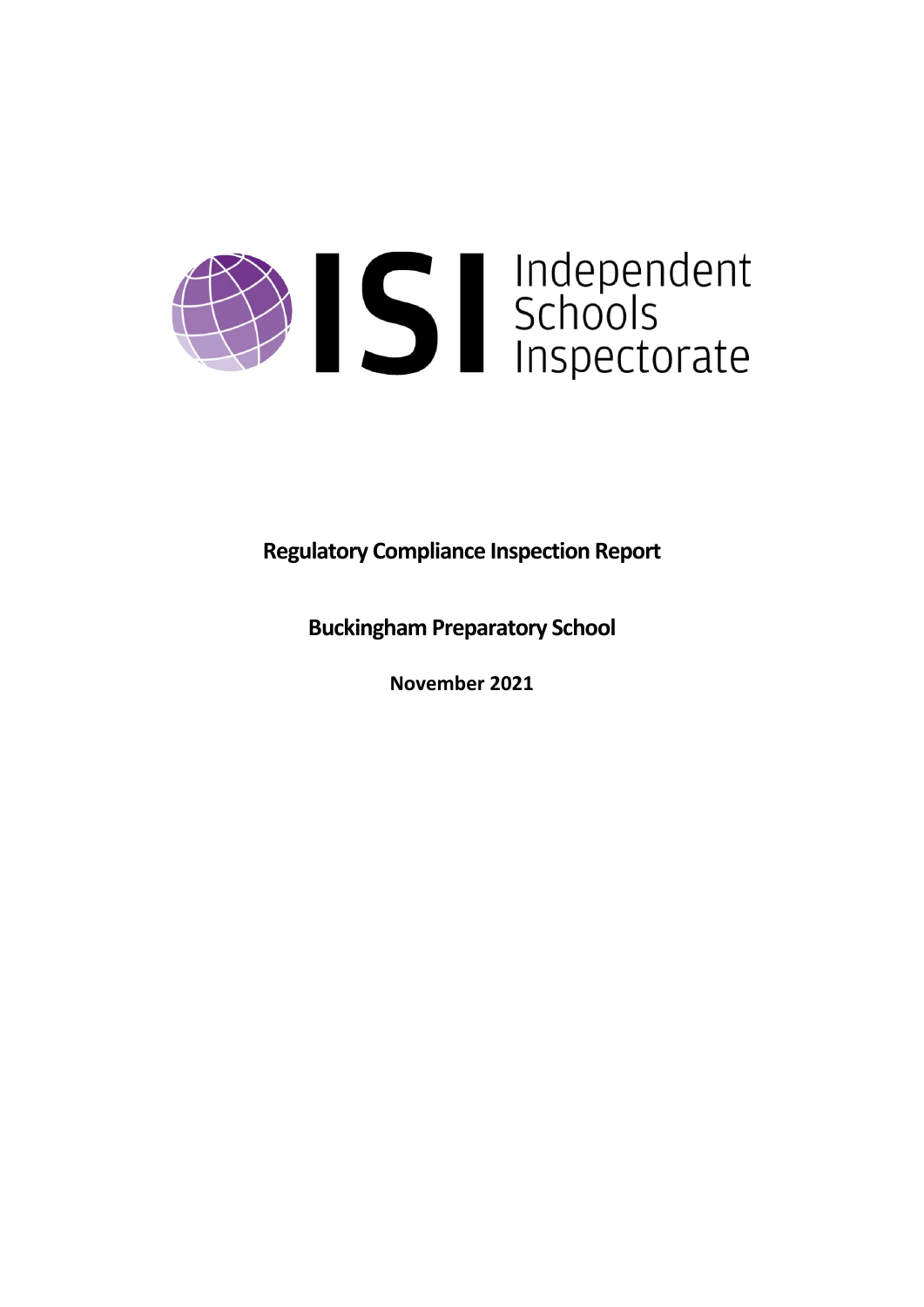# **Contents**

| <b>School's Details</b> |                                                                      | 3 |
|-------------------------|----------------------------------------------------------------------|---|
| 1.                      | <b>Background Information</b>                                        | 4 |
|                         | <b>About the school</b>                                              | 4 |
|                         | What the school seeks to do                                          | 4 |
|                         | About the pupils                                                     | 4 |
| 2.                      | <b>Regulatory Compliance Inspection</b>                              | 5 |
|                         | <b>Preface</b>                                                       | 5 |
|                         | <b>Key findings</b>                                                  | 6 |
|                         | PART 1 - Quality of education provided                               | 6 |
|                         | PART 2 - Spiritual, moral, social and cultural development of pupils | 6 |
|                         | PART 3 - Welfare, health and safety of pupils                        | 6 |
|                         | PART 4 – Suitability of staff, supply staff, and proprietors         | 6 |
|                         | PART 5 - Premises of and accommodation at schools                    | 6 |
|                         | <b>PART 6 - Provision of information</b>                             | 7 |
|                         | PART 7 - Manner in which complaints are handled                      | 7 |
|                         | PART 8 - Quality of leadership in and management of schools          | 7 |
| 3.                      | <b>Inspection Evidence</b>                                           | 8 |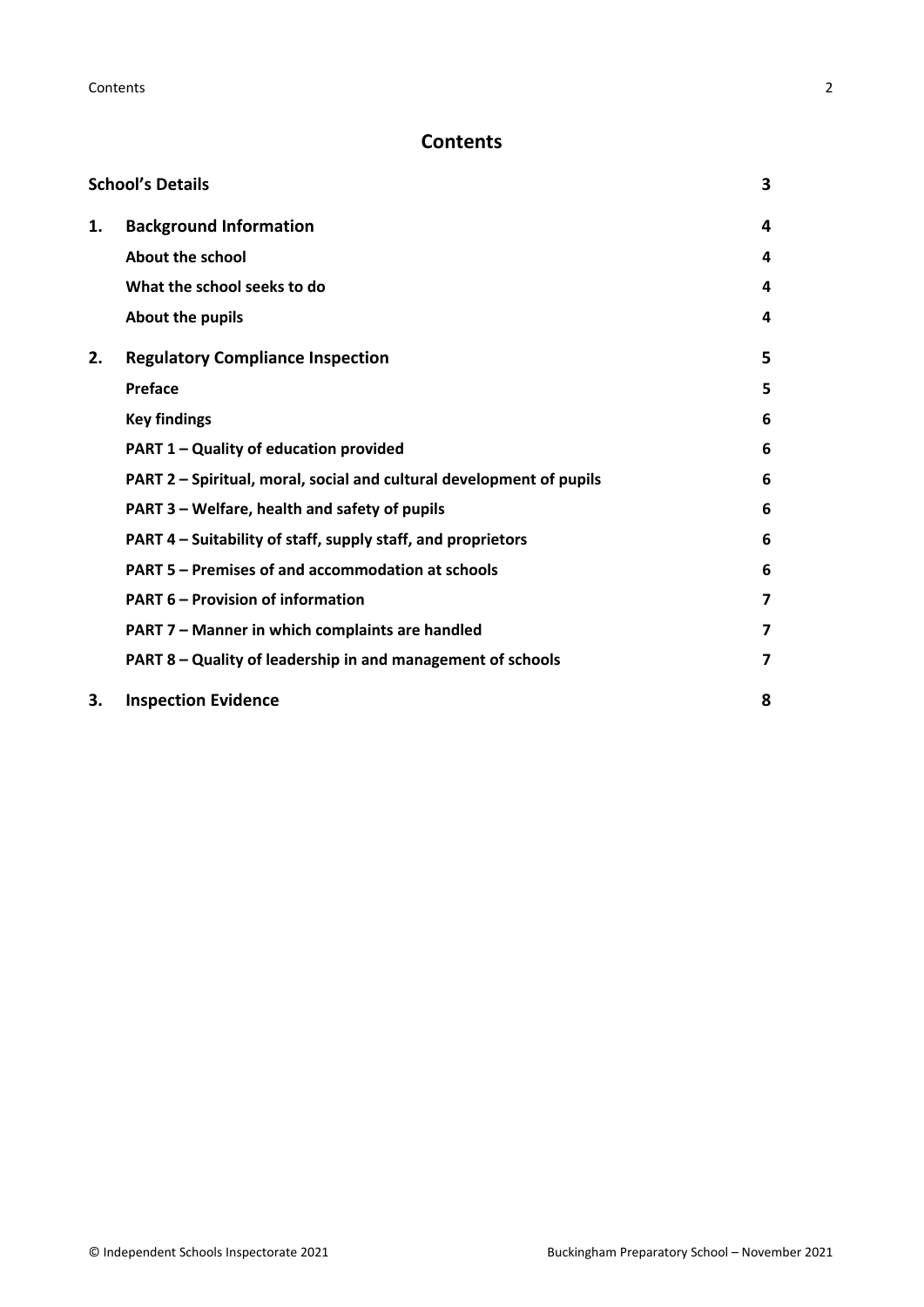| <b>School</b>                    | <b>Buckingham Preparatory School</b>                                                       |
|----------------------------------|--------------------------------------------------------------------------------------------|
| <b>DfE</b> number                | 310/6079                                                                                   |
| <b>Registered charity number</b> | 293623                                                                                     |
| <b>Address</b>                   | <b>Buckingham Preparatory School</b><br>458 Rayners Lane<br>Pinner<br>Middlesex<br>HA5 5DT |
| Telephone number                 | 0208 866 2737                                                                              |
| <b>Email address</b>             | office@buckprep.org                                                                        |
| Headteacher                      | <b>Mrs Sarah Hollis</b>                                                                    |
| <b>Chair of governors</b>        | Mrs Lynn Grimes                                                                            |
| Age range                        | 3 to 11                                                                                    |
| Number of pupils on roll         | 114                                                                                        |
|                                  | <b>EYFS</b><br>15<br><b>Juniors</b><br>99                                                  |
| <b>Inspection dates</b>          | 10 to 12 November 2021                                                                     |

# <span id="page-2-0"></span>**School's Details**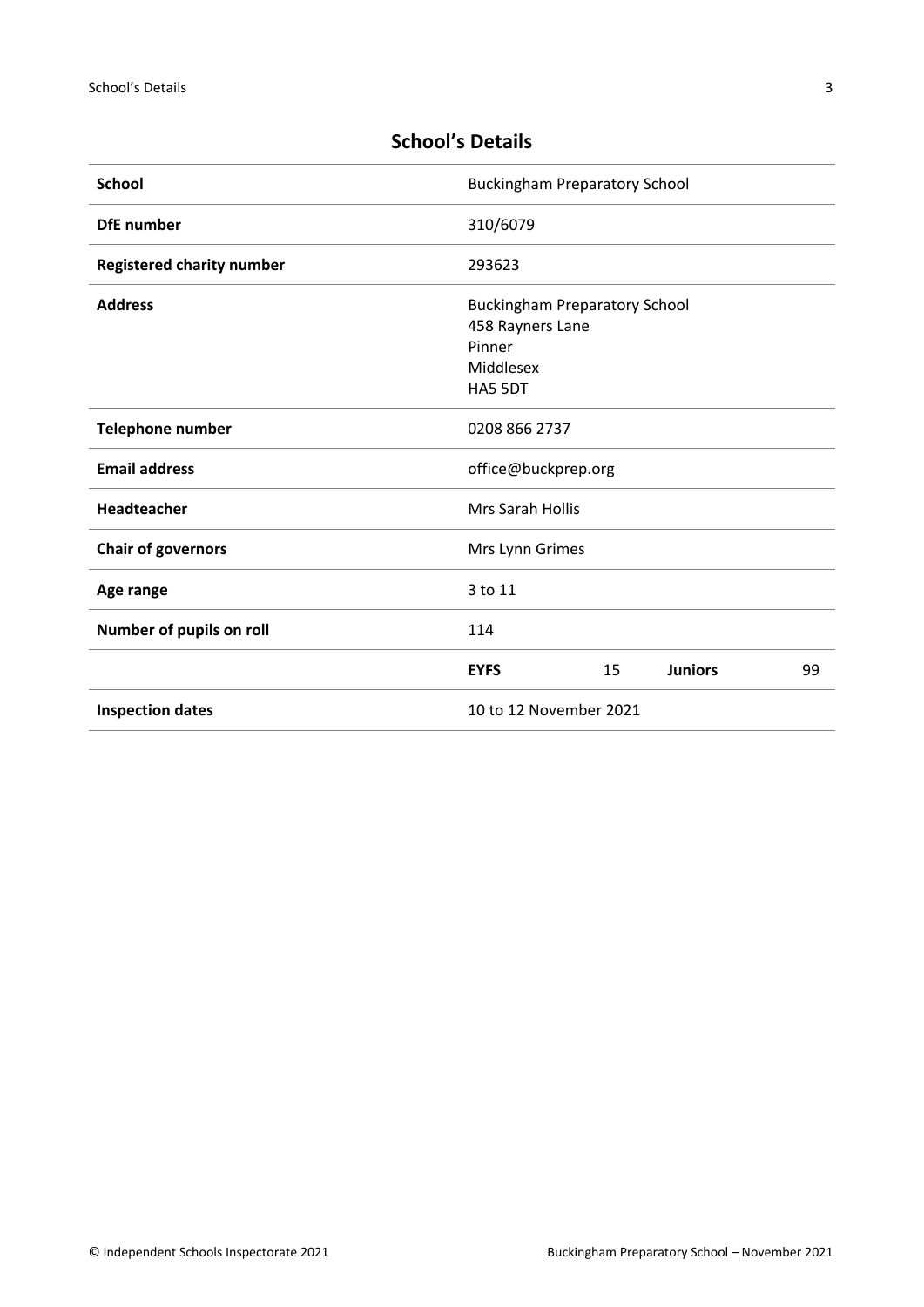# <span id="page-3-0"></span>**1. Background Information**

#### <span id="page-3-1"></span>**About the school**

- 1.1 Buckingham Preparatory School is an independent day school for male pupils, situated in Pinner. The school is a charitable foundation, overseen by a board of governors. The school comprises two sections: the pre-school, which includes the Early Years Foundation Stage (EYFS) and Years 1 and 2; and the prep school, for Years 3 to 6.
- 1.2 Since the previous inspection, the school has refurbished the library and information and communication technology (ICT) facilities.
- 1.3 During the period March to August 2020, the whole school was closed.
- 1.4 During this period of closure the school provided remote learning materials for all pupils.
- 1.5 In the interests of infection control during the COVID-19 (coronavirus) pandemic, inspection evidence was gathered partly remotely and partly on site to reduce contact within the school setting.
- 1.6 In line with the direction given by the Department for Education (DfE) at the time, no evaluation has been made of the nature or effectiveness of any provision made during the period March to August 2020, including its impact on pupils' learning, achievement or personal development. Any concerns relating to pupils' welfare during this period which directly relate to measures implemented by the school have been considered.
- 1.7 During the lockdown period of January to March 2021, all pupils other than the children of key workers or vulnerable pupils received remote learning provision at home.
- 1.8 Since 2019, EYFS profiles have not been externally moderated.

### <span id="page-3-2"></span>**What the school seeks to do**

1.9 The school aimsto develop confident pupils who fulfil their academic and social potential and develop the skills necessary for the next stage of their lives. It seeks to develop pupils' self-knowledge, selfesteem, self-confidence and resilience. The school wishes its pupils to be adaptable and selfdisciplined; demonstrating fundamental British values, understanding cultural diversity and the meaning of community both locally and in the wider world.

#### <span id="page-3-3"></span>**About the pupils**

1.10 Pupils are drawn from local areas surrounding the school. Standardised test data provided by the school indicate that the ability of the pupils is above average. The school has identified seven pupils who have special educational needs and/or disabilities (SEND, all of whom require additional support for their needs. No pupils have an education, health and care (EHC) plan. English is an additional language (EAL) for 30 pupils whose needs are supported by their classroom teachers. Data used by the school have identified 81 pupils as being the most able in the school's population, and the curriculum is modified for them.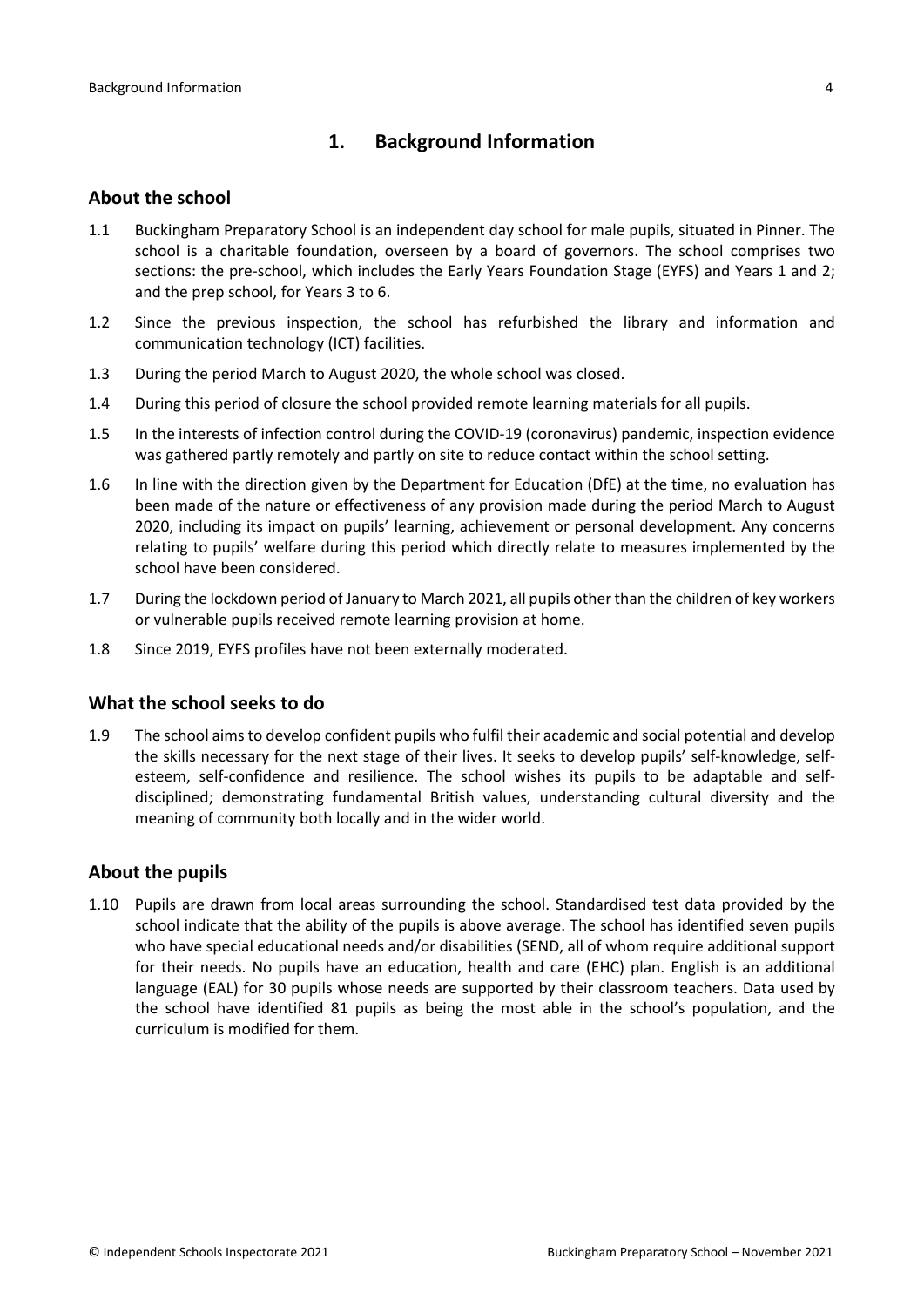# <span id="page-4-0"></span>**2. Regulatory Compliance Inspection**

### <span id="page-4-1"></span>**Preface**

The Independent Schools Inspectorate (ISI) is approved by the Secretary of State to inspect schools which are, or whose heads are, in membership of the associations which form the Independent Schools Council (ISC) and report on the extent to which they meet the Independent School Standards ('the standards') in the Schedule to the Education (Independent School Standards) Regulations 2014. Inspections of schools with early years settings not requiring registration also report whether the school complies with key provisions of the Early Years Foundation Stage statutory framework, and for registered settings the full range of the Early Years Foundation Stage provisions is considered. Additionally, inspections report on the school's accessibility plan under Schedule 10 of the Equality Act 2010 and the ban on corporal punishment under section 548 of the Education Act 1996. Inspections also comment on the progress made to meet any compliance action points set out in the school's most recent statutory inspection.

ISI inspections are also carried out under the arrangements of the ISC Associations for the maintenance and improvement of the quality of their membership.

**This is a COMPLIANCE ONLY inspection and as such reports only on the school's compliance with the standards.** The standards represent minimum requirements and judgements are given either as **met** or as **not met**. All schools are required to meet all the standards applicable to them. Where the minimum requirements are not met, this is clearly indicated and the school is required to take the actions specified.

Inspections do not include matters that are outside of the regulatory framework described above, such as: an exhaustive health and safety audit; compliance with data protection requirements; an in-depth examination of the structural condition of the school, its services or other physical features; contractual arrangements with parents; an investigation of the financial viability of the school or its accounting procedures.

Inspectors may be aware of individual safeguarding concerns, allegations and complaints as part of the inspection process. Such matters will not usually be referred to specifically in published reports in this document but will have been considered by the team in reaching its judgements.

Links to the standards and requirements can be found here: The Education [\(Independent](http://www.legislation.gov.uk/uksi/2014/3283/contents/made) School Standards) [Regulations](http://www.legislation.gov.uk/uksi/2014/3283/contents/made) 2014, Early Years Foundation Stage Statutory [Framework.](https://www.gov.uk/government/publications/early-years-foundation-stage-framework--2)

**COVID-19: Inspection judgements do not cover the period March to August 2020 inclusive.**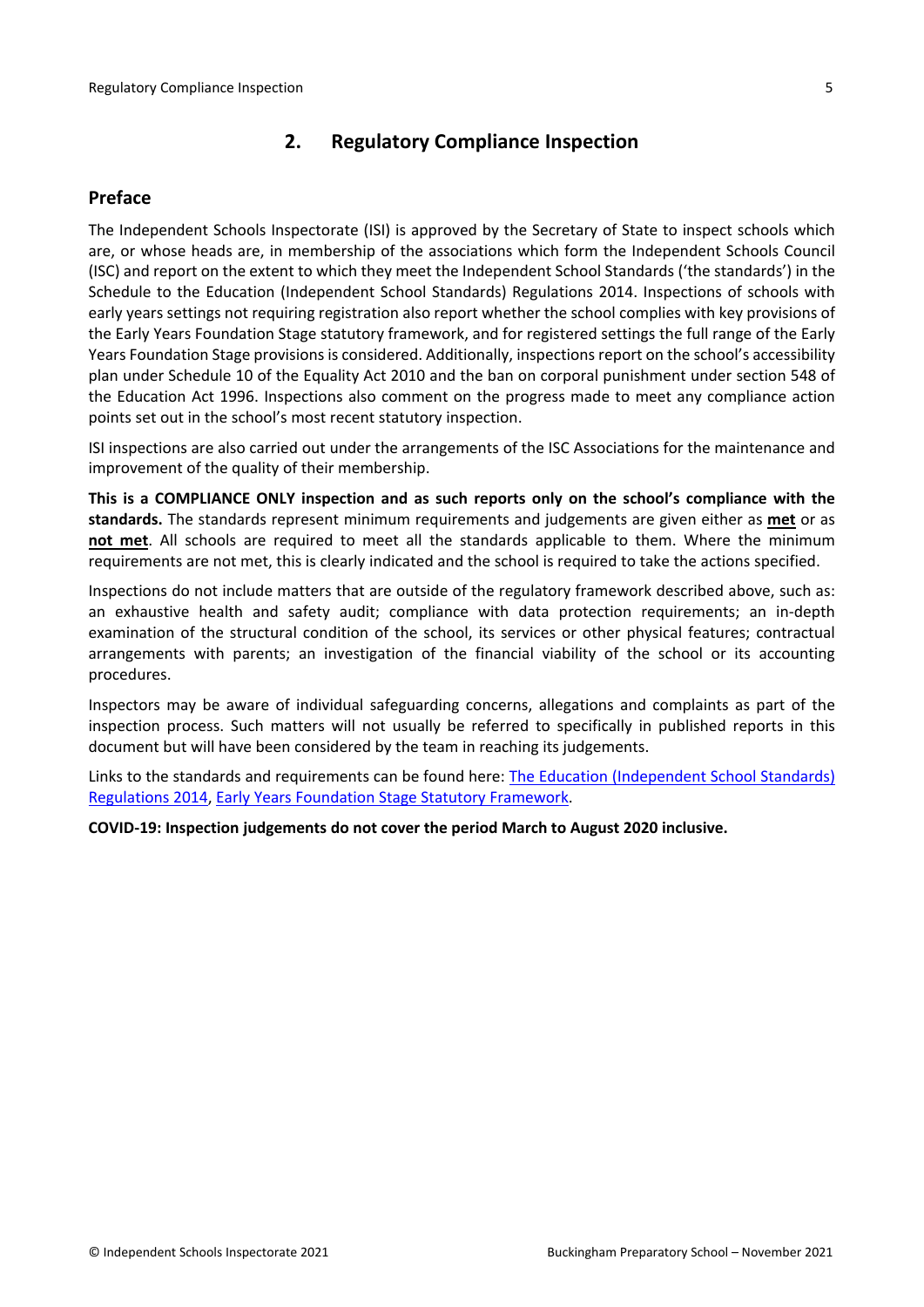### <span id="page-5-0"></span>**Key findings**

**2.1 The school meets the standards in the schedule to the Education (Independent School Standards) Regulations 2014 and relevant requirements of the statutory framework for the Early Years Foundation Stage, and associated requirements and no further action is required as a result of this inspection.**

### <span id="page-5-1"></span>**PART 1 – Quality of education provided**

- 2.2 The school's own framework for assessment confirms that teaching enables pupils to make good progress in the context of Part 1 paragraph 3(a).
- 2.3 The curriculum is documented, supported by appropriate plans and schemes of work for the pupils and covers the required breadth of material. The teaching enables pupils to make good progress, encompasses effective behaviour management and is supported by suitable resources. A suitable framework for the assessment of pupils' performance is in place.
- 2.4 Pupils receive relationships education in the junior school. The school has consulted parents and published a written statement of its policy which has regard to the relevant statutory guidance.
- **2.5 The standards relating to the quality of education [paragraphs 1–4] are met.**

### <span id="page-5-2"></span>**PART 2 – Spiritual, moral, social and cultural development of pupils**

- 2.6 Principles and values are actively promoted which facilitate the personal development of pupils as responsible, tolerant, law-abiding citizens.
- **2.7 The standard relating to spiritual, moral, social and cultural development [paragraph 5] is met.**

### <span id="page-5-3"></span>**PART 3 – Welfare, health and safety of pupils**

- 2.8 Arrangements are made to safeguard and promote the welfare of pupils by means that pay due regard to current statutory guidance; good behaviour is promoted; bullying is prevented so far as reasonably practicable; health and safety requirements are met, including those relating to fire safety; provision is made for first aid. Pupils are properly supervised; admission and attendance registers are maintained, as required, and there is a strategic approach to risk assessment. A disability access plan is in place.
- **2.9 The standardsrelating to welfare, health and safety [paragraphs 6–16], the requirement of Schedule 10 of the Equality Act 2010, and the ban on corporal punishment undersection 548 of the Education Act 1996 are met.**

### <span id="page-5-4"></span>**PART 4 – Suitability of staff, supply staff, and proprietors**

- 2.10 The school makes appropriate checks to ensure the suitability of staff, supply staff and proprietors, and a register is kept as required.
- **2.11 The standards relating to the suitability of those in contact with pupils at the school [paragraphs 17–21] are met.**

### <span id="page-5-5"></span>**PART 5 – Premises of and accommodation at schools**

2.12 Suitable toilet and changing facilities, and appropriate accommodation for pupils' medical and therapy needs are provided. The premises are maintained to a standard commensurate with health and safety;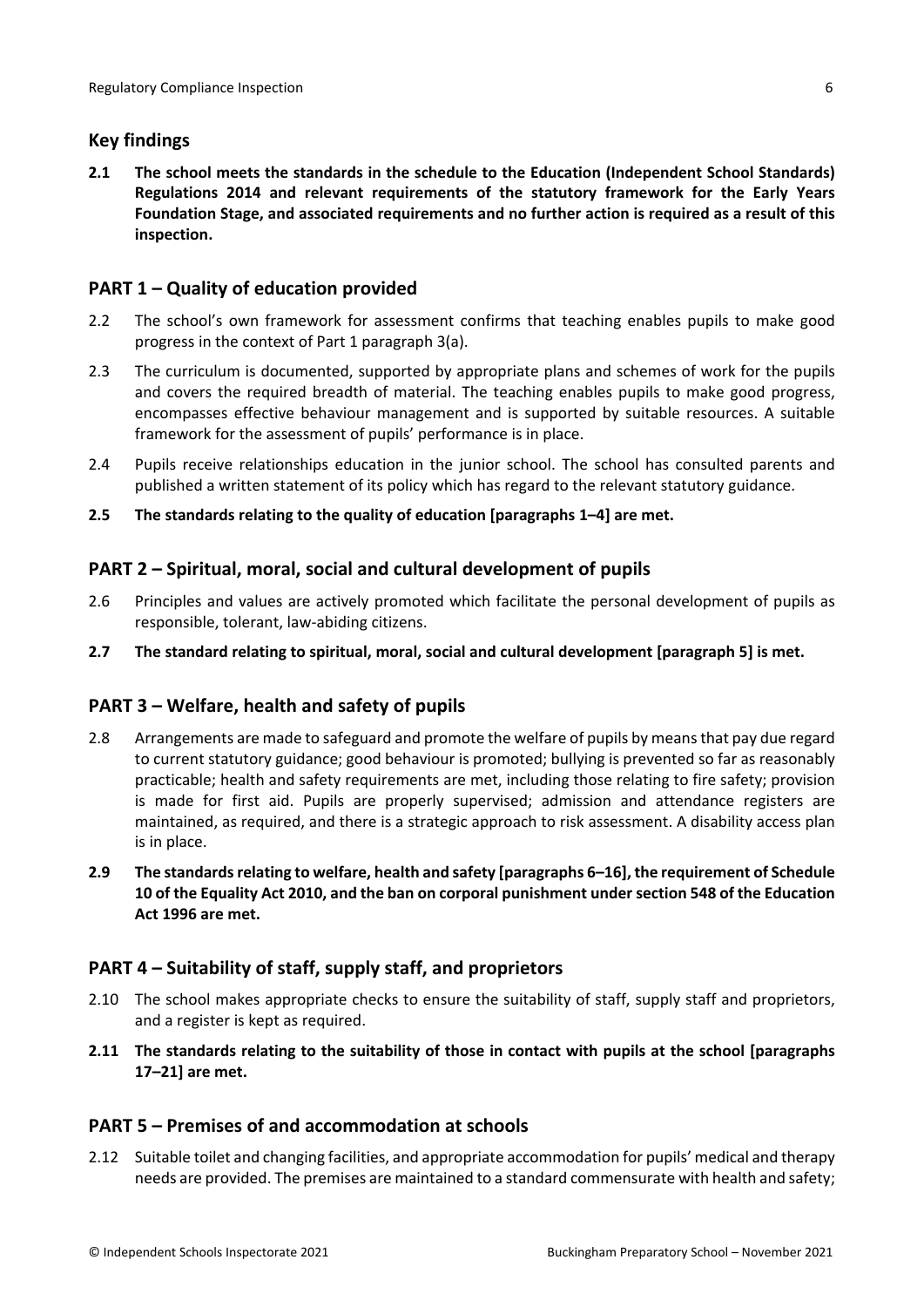acoustics and lighting are appropriate; water provision is adequate. Suitable outdoorspace is provided for physical education and outdoor play.

#### **2.13 The standards relating to the premises and accommodation [paragraphs 22–31] are met.**

#### <span id="page-6-0"></span>**PART 6 – Provision of information**

- 2.14 A range of information is published, provided or made available to parents, inspectors and the Department for Education. This includes details about the proprietor, the ethos of the school and the curriculum, and of the school's arrangementsfor admission, behaviour and exclusions, bullying, health and safety, first aid, details of the complaints procedure, and the number of complaints registered under the formal procedure during the preceding school year, and the provision for any with education, health and care plans or English as an additional language. It also includes particulars of the school's academic performance during the preceding school year, inspection reports and (for parents only) a report at least annually of their own child's progress. The safeguarding policy is posted on the school's website.
- **2.15 The standard relating to the provision of information [paragraph 32] is met.**

#### <span id="page-6-1"></span>**PART 7 – Manner in which complaints are handled**

- 2.16 Parental complaints, if any, are handled effectively through a three-stage process, (informal, formal and a hearing before a panel of three, one of whom isindependent of the school). Each stage has clear time scales, and at the third stage the panel can make findings and recommendations which are communicated to the complainant. Records are kept appropriately, including of any action taken, whether or not a complaint is successful.
- **2.17 The standard relating to the handling of complaints [paragraph 33] is met.**

#### <span id="page-6-2"></span>**PART 8 – Quality of leadership in and management of schools**

- 2.18 The proprietor ensures that the leadership and management demonstrate good skills and knowledge, and fulfil their responsibilities effectively, so that the other standards are consistently met, and they actively promote the well-being of the pupils.
- **2.19 The standard relating to leadership and management of the school [paragraph 34] is met.**